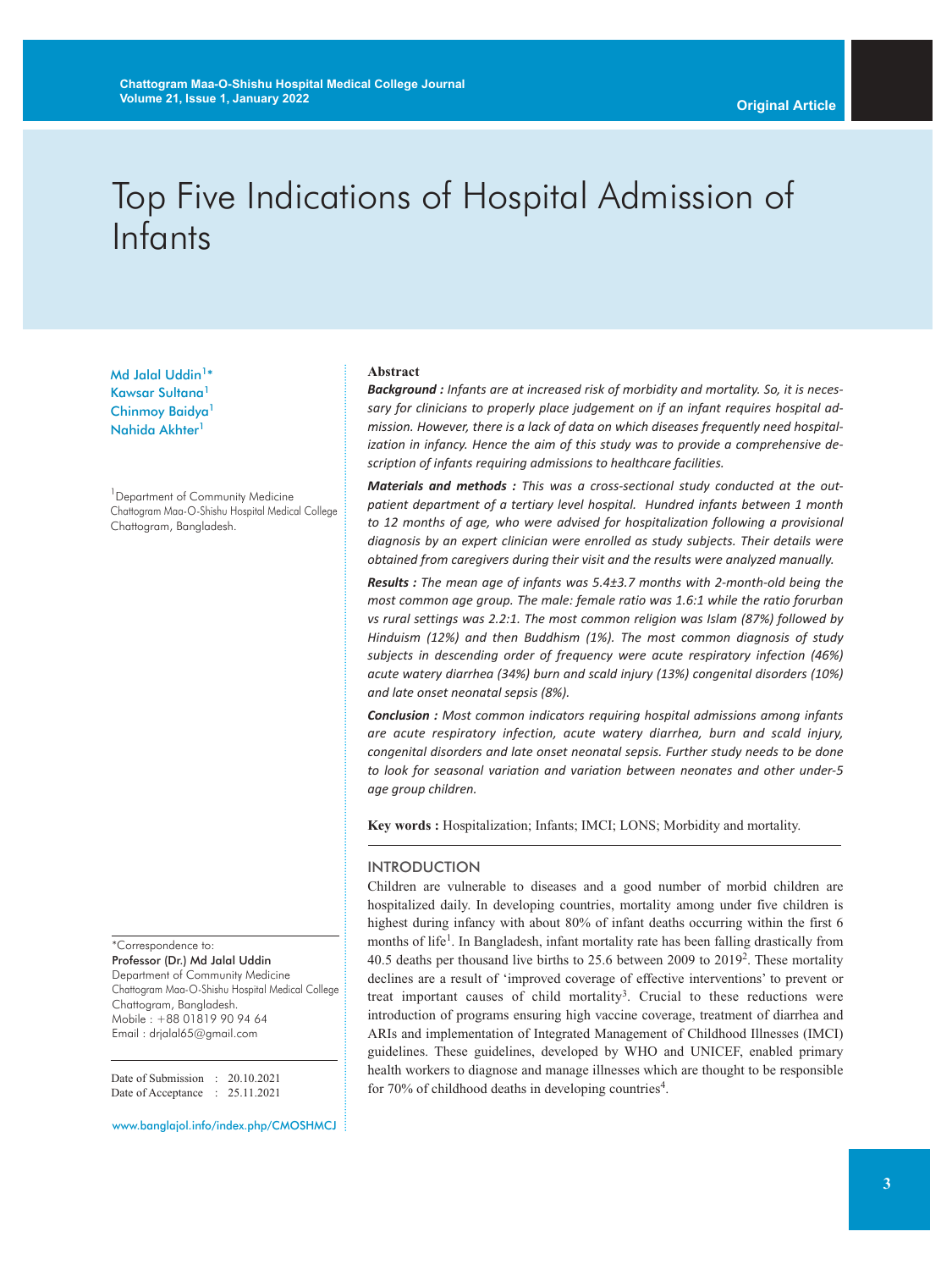However, further information on how effective the current IMCI guidelines are in predicting hospital admissions based on provisional diagnosis are unknown. Additionally, there is lack of data on common disease conditions among infants that currently require hospitalization in the city of Chattogram. Hence, the aim of this study was to identify disease conditions among infants that require hospitalization from a clinician's point of view.

### MATERIALS AND METHODS

This cross sectional study was done at the outpatient department of a tertiary level hospital. Patient's illness history and presenting clinical signs and symptoms were evaluated by the attending medical officer and a clinical diagnosis was made.A total of 100 sick infants (1 to 12 months of age) brought from homes requiring hospitalization due to severity of their illness were included as study subjects.

## RESULTS



#### **Figure 1 :** Ages of infants

The figure above shows the ages of infants that required hospital admissions. The mean age was 5.4±3.7 months with the highest number of cases in the 2-month-old age group.

#### **Table I :** Gender variation

| Gender | <b>Frequency</b> | <b>Percent</b> |
|--------|------------------|----------------|
| Male   | 61               | 61.0           |
| Female | 39               | 39.0           |
| Total  | 100              | 100.0          |

The majority of the cases were male making up over 60% of the study sample. The male to female ratio was 1.6:1.

#### **Table II :** Variation in religion

| <b>Religion</b> | <b>Frequency</b> | <b>Percent</b> |
|-----------------|------------------|----------------|
| Islam           | 87               | 87%            |
| Hinduism        | 12               | 12%            |
| <b>Buddhism</b> |                  | $1\%$          |
| Total           | 100              | 100%           |

Most of the infants belonged to Muslim families' while 12% infants belonged to Hindu families and only 1 child belonged to a Buddhist family.

#### **Table III :** Variation in location

| Location | <b>Frequency</b> | <b>Percent</b> |
|----------|------------------|----------------|
| Urban    | 69               | 69.0%          |
| Rural    | 31               | 31.0%          |

Almost 70% of the population belonged to urban settings and the ratio of urban: rural was 2.2:1.

**Table IV :** Most common causes of hospital admissions  $(n=100)$ 

| <b>Diagnosis</b>            | Percentage |
|-----------------------------|------------|
| Acute respiratory infection | 46%        |
| Acute watery Diarrhea       | 34%        |
| Burn and scald injury       | 13%        |
| Congenital disorders        | 10%        |
| Late onset neonatal sepsis  | $8\%$      |

The top five most common indicators requiring hospital admission are mentioned in the table above. Close to half (46%) of the study population had acute respiratory infection. This was followed by acute watery diarrhea (34%), burn and scald injury (13%), Congenital disorders (10%), and late onset neonatal sepsis (8%).

#### **DISCUSSION**

All though admission-requiring conditions were present throughout infancy, the most common age at which infants fell seriously ill was the 2-month-old age group (n=18). One study by English et al showed the most common age group to be neonates followed by the 2-3-month  $(61 - 90 \text{ days})$  age group<sup>4</sup>. Since out study excluded neonates, we found 2-month old's to be the most common age group.

In case of gender, our study showed that the male infants were more in number than the female infants. This is consistent with another study conducted by Naheed et al were incidences of hospitalizations for pneumonia at different severities were evaluated<sup>5</sup>. It was observed that only  $35\%$  of total admissions were females. Interestingly, cases of severe pneumonia were more prevalent in female children suggesting that gender- based disparities in health seeking behavior were present. According to that study, even the death in female children from severe pneumonia was 4 time higher than that of male children.

Since the data was collected at urban settings, majority of the patients were from urban settings. Patients from rural setting came to seek better treatment for their infants. Based on religion, the treatment seeking behavior is consistent with the prevalence of different religions in our country.

When referring infants with a serious illness for admission, IMCI guidelines have a good sensitivity in helping pediatricians make a judgement for hospitalization. However, an older study by Kalter et al showed diarrhea and dysentery to be the most common provisional diagnosis missed by the IMCI clinical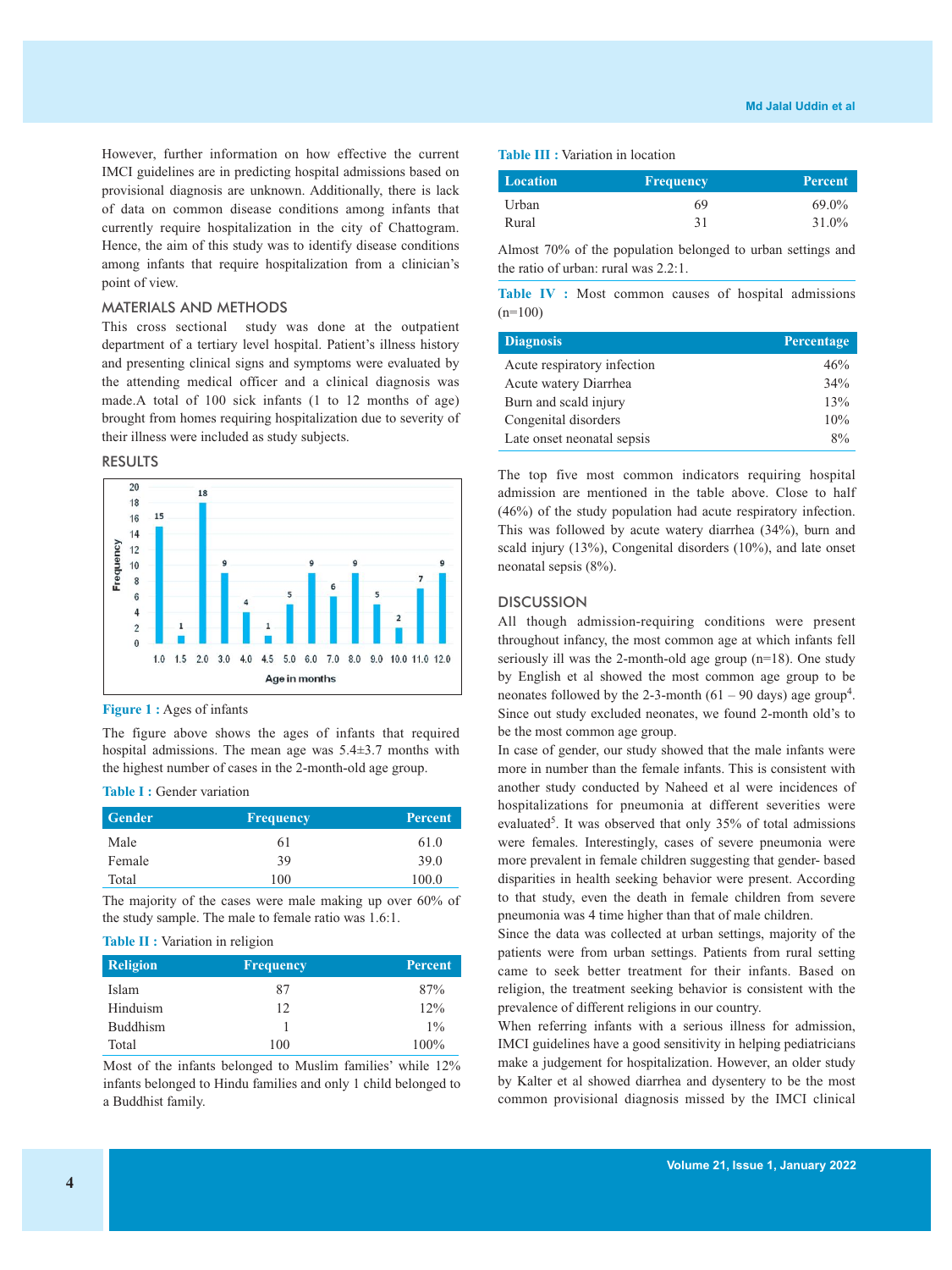algorithm in case of hospital admission<sup>6</sup>. In other words, pediatricians were unable to appropriately advice caretakers to admit their infants for hospital admissions in case of diarrhea. Half of these children were malnourished and hence the chances of increased severity, duration of disease and mortality were missed by the pediatrician. Thus, consideration of nutritional status when evaluating patients for hospital admission is necessary. On the other hand, the most frequent diagnosis that was referred by the IMCI algorithm to unnecessary hospitalization was pneumonia. According to a pediatrician's assessment, IMCI guidelines have good sensitivity, but low to moderate specificity in referring infants and children for hospitalization overall.

In our study, we can see a high percentage of acute respiratory infections (46%), followed by acute watery diarrhea (34%). Since IMCI guidelines were followed to diagnose cases, there are odds of over referrals for ARI cases and under-referrals for AWD cases.

Multiple studies were conducted on injuries in infants. While most studies recorded falls to be the most common type of accident resulting in infant injuries with burns and scalds making a small proportion<sup>7</sup>. One study showed children of nonwestern mothers had a higher chance of being admitted for scald injuries, than for falls or poisoning accidents<sup>8</sup>. Another study by Laitakari et al showed majority of burn and scald injuries requiring surgical treatment occurred in infants between 9- 12 months<sup>9</sup>. In our study 13 children were referred for admission with burns and scald injury with all cases between 7 months to 12-month age group.

The most frequent congenital anomaly in one European study was congenital heart defects followed by limb defects, urinary system anomalies and nervous system defects $10$ . In our study, majority of the congenital disorders requiring admission were congenital heart diseases. Other diseases were meningomyelocele and Hirschsprung disease.

Out of the total number of study subjects, 8% were diagnosed with Late Onset Neonatal Sepsis (LONS) with male to female ratio of 2:1. This is comparable to a study by Giannoni et al where infants diagnosed with community acquired late onset neonatal sepsis were mostly male<sup>11</sup>.

Like all studies, our study was not free from limitations. Although advice was given for admission, further follow up of the patient following admission could help us understand if the infant actually required hospitalization thus helping us evaluate the sensitivity of IMCI guidelines.

#### **CONCLUSION**

Most common indicators requiring hospital admissions among infants are acute respiratory infection, acute watery diarrhea, burn and scald injury, congenital disorders and late onset neonatal sepsis. Further study needs to be done to evaluate what impact does seasonal variation have on the results of this study. Also, a comparison can be done with neonates and other under- five children to see how much the results vary between these groups.

#### **DISCLOSURE**

All the authors declared no competing interest.